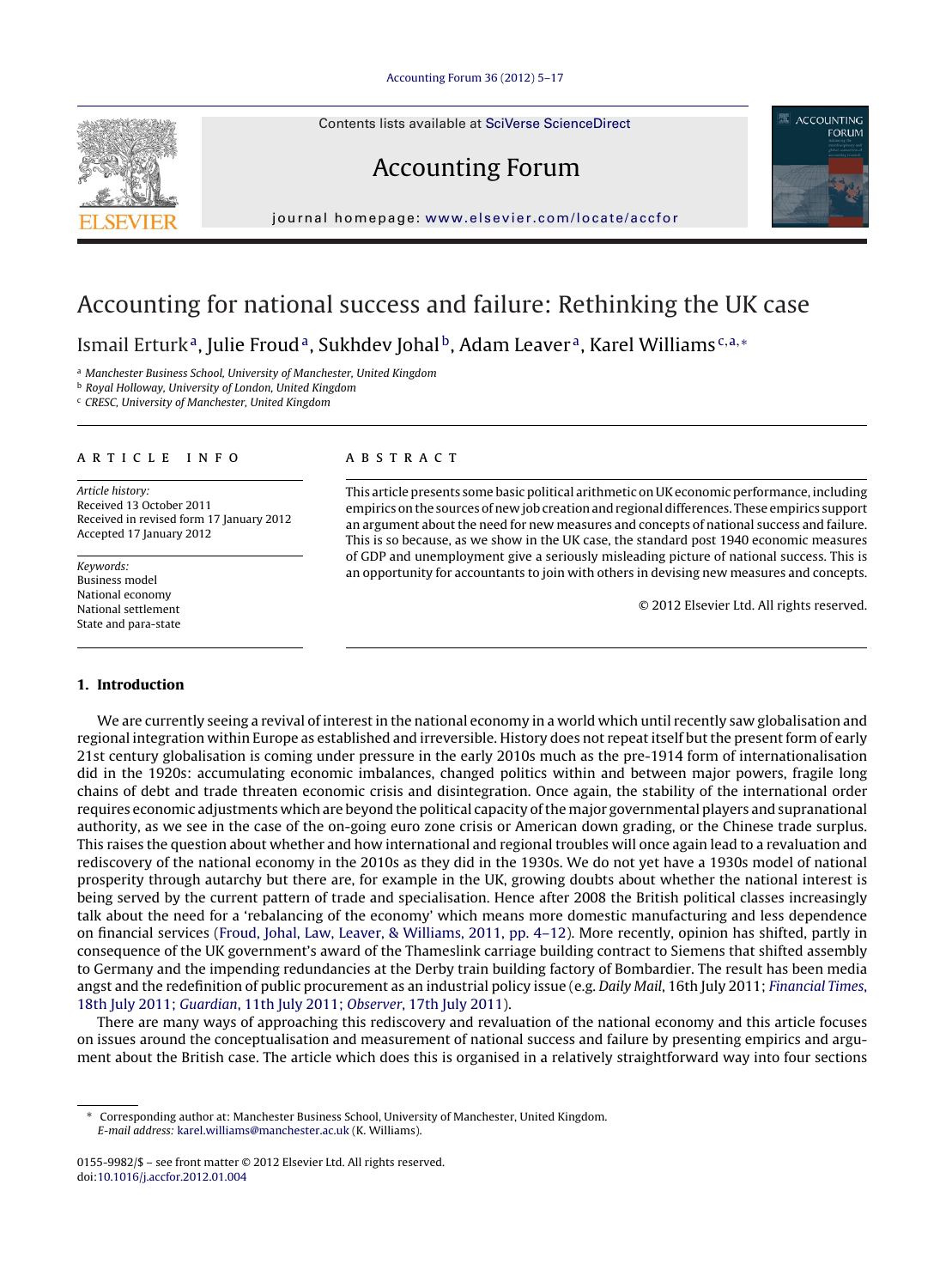plus a conclusion. The first section deals with how the standard economic measures of Gross Domestic Product (GDP) and unemployment gave false readings of national success before 2008 and did not register unsustainability in the UK. The second section considers the possibility of an alternative business model approach and how this is adumbrated in earlier 1970s discussions of deindustrialisation. Sections three and four then explore different aspects of how standard job creation and unemployment measures obscure key aspects of the UK's current national problems. In particular, they do not register the dependence of much new private sector employment on public funding which directly sustains the state sector; nor do unemployment rates capture the broader problem of surplus population and dependence on benefits in the ex-industrial areas of the North and West. A short conclusion suggests that the irrelevance of standard economic measures is an opportunity for socially minded accountants and others to devise new and more relevant measures and concepts. The discussion of the British case is of broader interest because it raises issues about national success and failure which are relevant to other high income capitalist countries; and also about whether and how the national economy is the relevant unit of analysis.

#### **2. Post 1940 economic measures of success: GDP and unemployment**

If methods format the world, so too do technical measures. But, in considering economic measurement, we should remember that the history of economics (and its measures) is part of a larger history which is as much cultural as technical. This is the point which is ably made in [Esty's](#page--1-0) [\(2004\)](#page--1-0) cultural history of England between the wars. In the title of Esty's book, England is not defined as a sinking island but as a 'shrinking island' because the decline of Empire leads to a discovery of insular identity and national culture. The intellectual projection of national identity then figures not only in the essays, poems and novels of canonical literary figures like T. S. Elliot or Virginia Woolf, but also in the economic writings of J. M. Keynes. This is hardly surprising because Keynes was, as [Esty](#page--1-0) [\(2004,](#page--1-0) [p.](#page--1-0) [165\)](#page--1-0) observes, a 'Bloomsbury intimate' with a cultural hinterland nicely brought out in [Skidelsky's](#page--1-0) [three](#page--1-0) [volume](#page--1-0) [biography](#page--1-0) [\(2005\).](#page--1-0) And thus [Keynes'](#page--1-0) [General](#page--1-0) [Theory](#page--1-0) [of](#page--1-0) [1936](#page--1-0) combines two key elements of old and new. The older element is the scientific ambition to construct an explicit 'general theory' of capitalist economic dynamics which rested on the heroic assumption that the 'marginal propensity to consume' is always less than one and that capitalism therefore has a tendency to under consume because investment does not steadily compensate in a world where 'animal spirits' meet Knightian uncertainty. The newer element is an implicit (and taken for granted) national frame: it is the national stock exchange and ignorant mass investors who amplify cyclical trends; and the national government and its central bank are the only managers capable of delivering the necessary palliative which is a 'somewhat comprehensive socialisation of investment' around low interest rates and modest expectations of return, In the ensuing 20 years, the prospect of this kind of radical Keynesian intervention to stabilise investment was turned into an anodyne practice of demand management and Keynesianism; just as Keynesian theory was domesticated by mainstream economics as a special case of sticky wages ([Leijonhufvud,](#page--1-0) [1968\).](#page--1-0) But, from our point of view, the most important point is that any and all activist national strategies for economic management depended on new concepts and measures which (after a lag) were later developed in just a few years in the early and mid-1940s. National levels of economic activity and welfare were encapsulated into two standard outcome metrics of national income or output (as in gross domestic product) and of the rate of unemployment; the corollary measures of dynamic national success were growth of GDP and job creation. These privileged measures combined bricolage and system building. The bricolage came through the incorporation into economics of existing administrative measures of unemployment which were a knowledge by product oftechniques of social insurance, which tied the visible extent of unemployment to variable national rules. These changed when social insurance, introduced in Britain after 1911, was extended under pressure of structural inter-war mass employment, and then changed again when social insurance was consolidated by the post Beveridgean settlement. The element of system building was provided by new kinds of national income accounting. The pioneering inter-war efforts of Clark and Kuznets were, under pressure of British war time circumstance, developed into measures of national income. These measures were the prerequisite for economic technologies to manage inflationary aggregate demand, first introduced with Kingsley Wood's 1941 budget and its supporting White Paper [\(Cmd.](#page--1-0) [6397,](#page--1-0) [1942\).](#page--1-0) This prosaically titled official text, An Analysis of the Sources of War Finance and an Estimate of the National. Income and Expenditure in 1938, 1940 and 1941, was the first to be constructed in and through the new measurement system.

When the first official national accounts were published in the United States in 1947, the US and other high income countries entered a post-war world where trajectories of national success and failure were understood through the new 'macro-economic' measures of GDP growth, unemployment rates and job creation. This was how everybody recognised they were living through the post-war long boom, which the French called 'les trente glorieuses' [\(Fourastié,](#page--1-0) [1979\),](#page--1-0) even as economists differed about its pre-conditions and ending. And although, much changed after 1979, the dominant national frame was carried over. Thus, when a new post-1980s golden age was discovered by [Stock](#page--1-0) [and](#page--1-0) [Watson](#page--1-0) [\(2002\)](#page--1-0) and endorsed by [Bernanke](#page--1-0) [\(2004\),](#page--1-0) 'the great moderation' was practically defined as a moderation in the amplitude of fluctuations in quarterly American GDP growth rates. The two key measures were also used as the benchmark of relative national success. The superiority of the American model in the 1990s was upheld on the grounds that it generated growth and jobs which the German and Japanese models did not (even though they produced manufactured exports). New Labour's economic success and Chancellor Brown's repeated claims in the 2000s about 'the end of boom and bust' could not be doubted because they were statistically corroborated by higher rates of GDP growth and lower rates of unemployment. Two decades of certitude